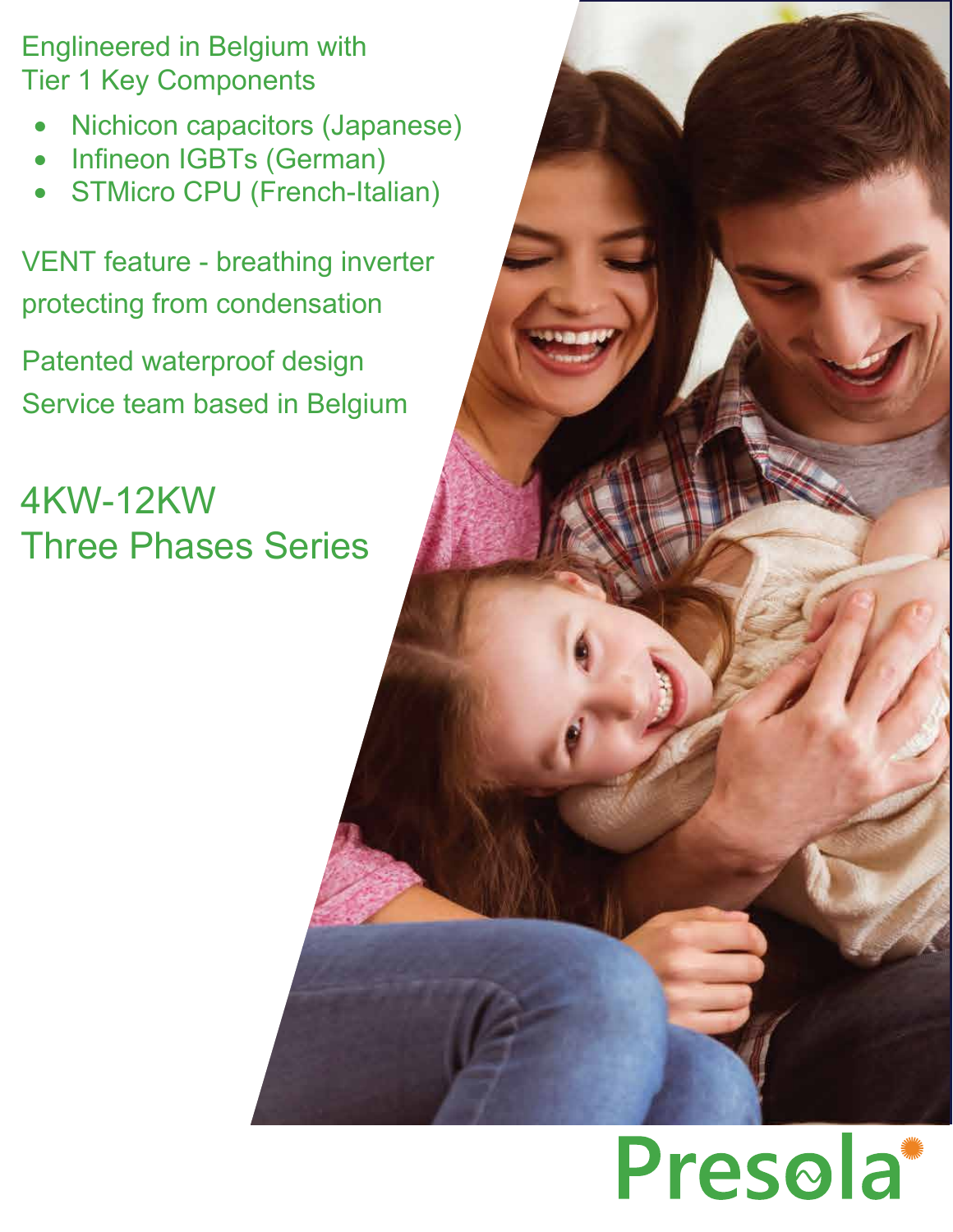#### **COMPANY PROFILE**

Presola is a belgian residential on-grid and energy company since 2015 continuously working on designing, manufacturing, and marketing of high- performance solar inverters with intelligent monitoring system.

#### **OUR PRODUCTS**

Presola provides on-grid and hybrid solar inverters, ranging from 1.5kW to 25kW and standards, applicable for residential, commercial roofs, and small storage systems all over the world.

C10/11, AS4777, EN50438, IEC61000, IEC62116, IEC61683, IEC60068, IEC62109, EN62109, CQC, etc..





#### **OUR SERVICES**

We offer all kinds of solutions from the very beginning to the end. Our overall service includes concept, design, development, maintenance and implementation.



#### **OUR MISSION**

Our mission is to provide the best technology and services to our customers. We are fully committed to contributing to innovation and growth in renewable energy across the globe with our partners.

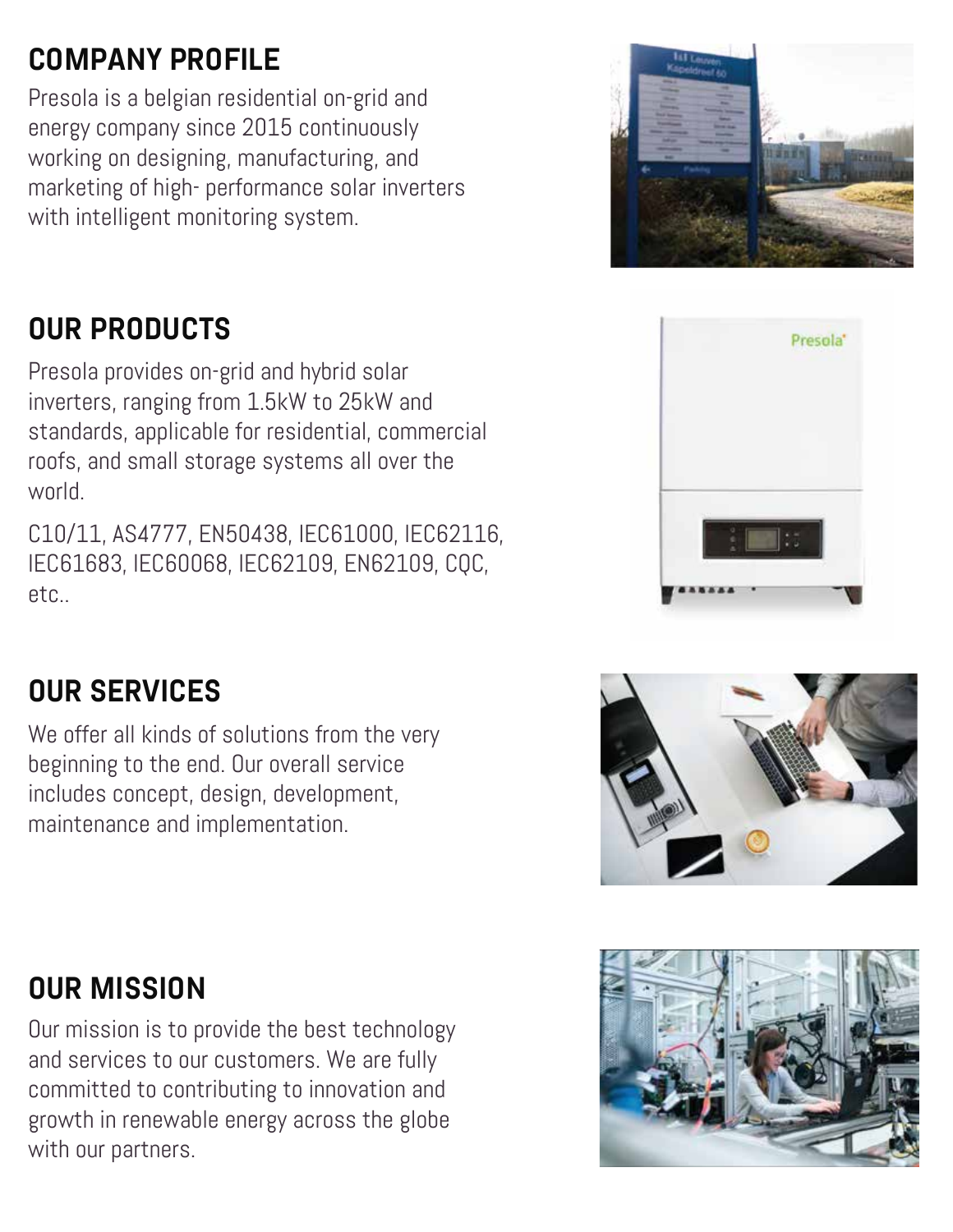

#### **Modern design and cutting-edge technology**

- Simple installation and maintenance **Intelligent monitoring system**
- 
- User friendly interface
- Resistant to adverse environmental conditions
- Components from world class suppliers
- Accurate real-time tracking in wide voltage/frequency ranges
- Longer MTBF (Mean Time Between Failures)

#### **CIRCUIT DIAGRAM**

 $PV1$ **1000/1000 200/1000V230/400V** 230/400V  $12$ PV1 EMC DC/DC DC/AC EMC L3 PV2+  $\perp$  $\perp$  $\overline{N}$ тH  $PV2 \Box$ Relay  $\Box$ PF DC switch H. Ш H.  $\Box$  $\Box$ **INSULATION**<br>MONITORING

- 
- Faster heat dissipation **High efficiency and reliability (up to 98.2%)**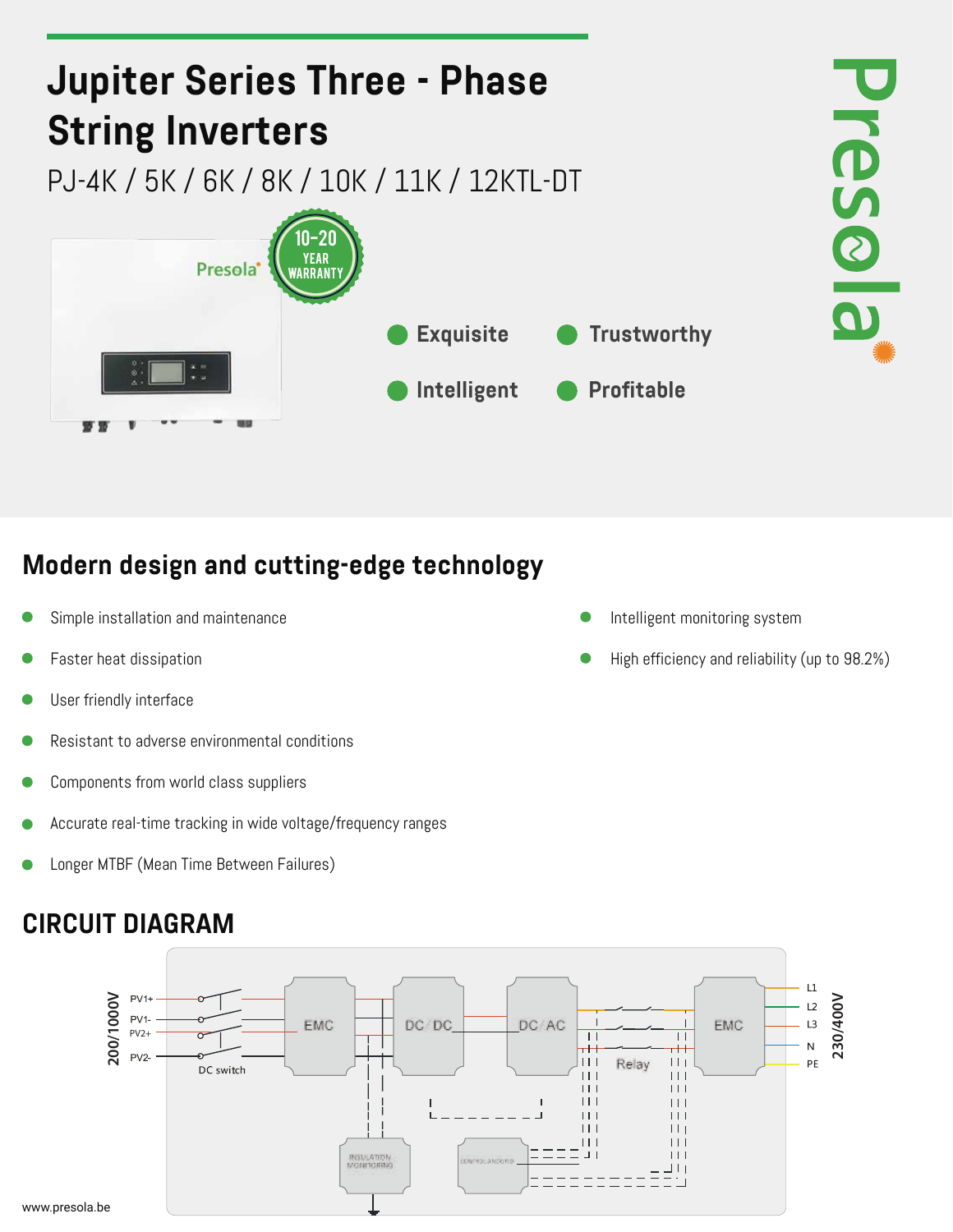### **Jupiter Series Three-phase String Inverters**

PJ-4K / 5K / 6K / 8K / 10K / 11K / 12KTL-DT

#### **TECHNICAL DATA**

| <b>MODEL</b>                                      | <b>PJ-4KTL-DT</b>                                  | PJ-5KTL-DT                                   | <b>PJ-6KTL-DT</b> | <b>PJ-8KTL-DT</b>                     | PJ-10KTL-DT                   | PJ-11KTL-DT   | PJ-12KTL-DT    |
|---------------------------------------------------|----------------------------------------------------|----------------------------------------------|-------------------|---------------------------------------|-------------------------------|---------------|----------------|
| Input (DC)                                        |                                                    |                                              |                   |                                       |                               |               |                |
| Max. DC Power                                     | 4800W                                              | 6000W                                        | 7200W             | 9600W                                 | 12000W                        | 13200W        | 14400W         |
| Max. Input Voltage                                |                                                    |                                              |                   | 1000Vdc                               |                               |               |                |
| MPP Operation Voltage Range/Nominal Input Voltage | 200 - 950 Vdc / 600Vdc                             |                                              |                   |                                       |                               |               |                |
| Startup Voltage                                   |                                                    |                                              |                   | 200Vdc                                |                               |               |                |
| Max. Input Current per String                     |                                                    |                                              |                   | 11A/11A                               |                               |               |                |
| Short-circuit Current                             |                                                    |                                              |                   | 13A/13A                               |                               |               |                |
| Number of Independent MPP Inputs                  |                                                    |                                              |                   | $\overline{2}$                        |                               |               |                |
| Max. Inverter Backfeed Current to Array           |                                                    |                                              |                   | OA                                    |                               |               |                |
| Output (AC)                                       |                                                    |                                              |                   |                                       |                               |               |                |
| Rated Power                                       | 4000W                                              | 5000W                                        | 6000W             | 8000W                                 | 10000W                        | 11000W        | 12000W         |
| Max. Apparent AC Power                            | 4400VA                                             | 5500VA                                       | 6600VA            | 8800VA                                | 11000VA                       | 12100VA       | 13200VA        |
| Nominal AC Voltage                                |                                                    |                                              |                   | 220V/230V/240V                        |                               |               |                |
| AC Power Frequency                                |                                                    |                                              |                   | 50Hz/60Hz                             |                               |               |                |
| Max. Output Current                               | 64Aac                                              | 8.0Aac                                       | 9.6 Aac           | 12.8 Aac                              | 15.9 Aac                      | 17.5 Aac      | 19.1 Aac       |
| Power Factor Range                                |                                                    |                                              |                   | 0.8 ind. 0.8 cap                      |                               |               |                |
| Total Harmonic Distortion(THD)                    | < 3%                                               | < 3%                                         | < 3%              | < 3%                                  | < 3%                          | < 3%          | < 3%           |
| Feed-in Phases/Connection Phases                  | 3W/N/PE                                            | 3W/N/PE                                      | 3W/N/PE           | 3W/N/PE                               | 3W/N/PE                       | 3W/N/PE       | 3W/N/PE        |
| Inrush Current (Peak and Duration)                |                                                    | 3.3Apeak@7.8ms 4.8Apeak@7.8ms 4.8Apeak@7.8ms |                   |                                       | 5.2Apeak@7.8ms 5.3Apeak@7.8ms | 54Apeak@7.8ms | 5.5Apeak@7.8ms |
| Max. Output Fault Current                         |                                                    |                                              |                   | Integrated                            |                               |               |                |
| Max. Output Overcurrent Protection                |                                                    |                                              |                   | Integrated                            |                               |               |                |
| <b>Efficiency</b>                                 |                                                    |                                              |                   |                                       |                               |               |                |
| Max. Efficiency                                   | >98.0%                                             | $>98.0\%$                                    | $>98.0\%$         | $>98.1\%$                             | >98.1%                        | >98.1%        | >98.2%         |
| European Weighted Efficiency                      | >974%                                              | >974%                                        | >974%             | >97.6%                                | >97.6%                        | >97.6%        | >97.8%         |
| <b>Protective Devices</b>                         |                                                    |                                              |                   |                                       |                               |               |                |
| DC Reverse Polarity Protection                    |                                                    |                                              |                   | Yes                                   |                               |               |                |
| DC Switch                                         | Optional                                           |                                              |                   |                                       |                               |               |                |
| AC Over Current Protection                        |                                                    |                                              |                   | Yes                                   |                               |               |                |
| <b>Ground Fault Monitoring</b>                    |                                                    |                                              |                   | Yes                                   |                               |               |                |
| Grid Monitoring                                   |                                                    |                                              |                   | Yes                                   |                               |               |                |
| Residual Current Monitoring Unit                  |                                                    |                                              |                   | Yes                                   |                               |               |                |
|                                                   |                                                    |                                              |                   |                                       |                               |               |                |
| <b>General Data</b><br>Dimensions $(W/H/D)$       |                                                    |                                              |                   | 525x 410x190mm                        |                               |               |                |
| Weight                                            |                                                    |                                              |                   | $20.5$ kg                             |                               |               |                |
| <b>Operating Temperature Range</b>                | 20.5 kg                                            | 20.5 kg                                      | 20.5 kg           | $-25^{\circ}$ C  +60 $^{\circ}$ C     | 21 <sub>kg</sub>              | 21 kg         | 21 kg          |
| Noise Emission (typical)                          | $\epsilon$ = 35dB(A)                               |                                              |                   |                                       |                               |               |                |
| Max. Operating Altitude                           | >2000m derating                                    |                                              |                   |                                       |                               |               |                |
| Standby Losses                                    |                                                    |                                              |                   | $<$ 1W                                |                               |               |                |
| Topology                                          |                                                    |                                              |                   | Transformerless                       |                               |               |                |
| <b>Cooling Concept</b>                            |                                                    |                                              |                   | Natural Convection                    |                               |               |                |
| Degree of Protection (according to IEC 60529)     |                                                    |                                              |                   | IP 65                                 |                               |               |                |
| Protective class                                  |                                                    |                                              |                   | Class I                               |                               |               |                |
| DC overvoltage-category                           |                                                    |                                              |                   | H                                     |                               |               |                |
| AC overvoltage-category                           |                                                    |                                              |                   | $\begin{array}{c} \hline \end{array}$ |                               |               |                |
| Relative Humidity                                 | 0-100%, no condensation                            |                                              |                   |                                       |                               |               |                |
| DC Connection Type                                | MC/Amphenol/Phoenix                                |                                              |                   |                                       |                               |               |                |
| AC Connection Type                                | Plug-in Connector                                  |                                              |                   |                                       |                               |               |                |
| Display                                           | 3.5 Inch LCD                                       |                                              |                   |                                       |                               |               |                |
| Interface                                         | RS 485 (WiFi/GPRS Optional)                        |                                              |                   |                                       |                               |               |                |
| Warranty                                          | 5/10 years(Optional)                               |                                              |                   |                                       |                               |               |                |
| Certificates and approvals                        | VDE AR-N-4105, VDE 0126-1-1+A1, CE, NB/T32004-2013 |                                              |                   |                                       |                               |               |                |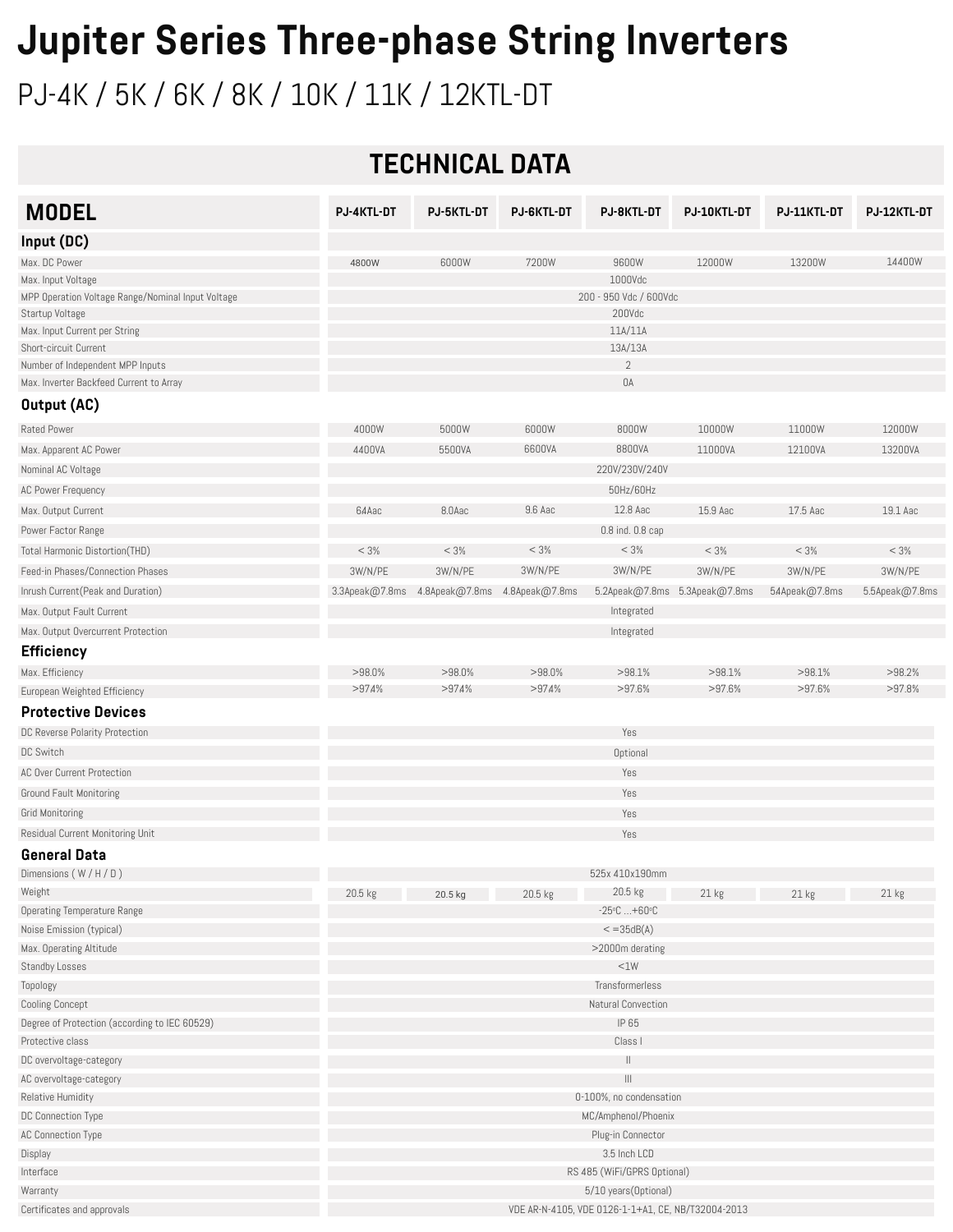#### **Monitoring Device Presola Wi-Fi/GPRS Plug**

Presola monitoring device supports WI-FI and GPRS communication. Its Bluetooth function enables local debugging upgrading to collect operation and power generation data of inverters. Pair with Presola profession platform to enable remote PV system monitoring and to realize distributed power station management with lower cost and higher efficiency.





| Classification     | Parameter                     | <b>GPRS</b>                                            | WI-FI                                                                                        |  |  |
|--------------------|-------------------------------|--------------------------------------------------------|----------------------------------------------------------------------------------------------|--|--|
| Wireless Parameter | <b>Operating Frequency</b>    | GSM850/EGSM900/DCS1800/DCS1900MHz                      | 2.412GHz-2.48GHz                                                                             |  |  |
|                    | <b>Transmitting Frequency</b> | Class 4(2W)GSM850,EGSM900<br>Class1(1W)DCS1800,PCS1900 | 802.11b:+16+/-2dBm(@11Mbps)<br>802.11g:+14+/-2dBm(@54Mbps)<br>802.11n:+13+/-2dBm(@HT20,MCS7) |  |  |
|                    | Near Field Communication      |                                                        | 200m in outdoor open area without obstruction                                                |  |  |
|                    | Data interface                | RS232/RS485/TTL                                        | RS232/RS485/TTL                                                                              |  |  |
|                    | Operating voltage             | DC4.5V~DC18.0V                                         |                                                                                              |  |  |
| Hardware Parameter | SIM chip                      | Integrated patch SIM Chip (6mmX5mm)                    |                                                                                              |  |  |
|                    | Operating temperature         | $-400C - +850C$                                        | $-40^{\circ}$ C $\sim$ +85 $^{\circ}$ C                                                      |  |  |
| Software Parameter |                               | Remote upgrade                                         | Remote upgrade                                                                               |  |  |
|                    | Firmware upgrade              | Local Serial port-update                               | Local Serial port-update                                                                     |  |  |
|                    |                               | (BluetoothBT3.0+EDR upgrade)                           |                                                                                              |  |  |
|                    | Other                         | Real-time control, FTP                                 | Real-time control, FTP                                                                       |  |  |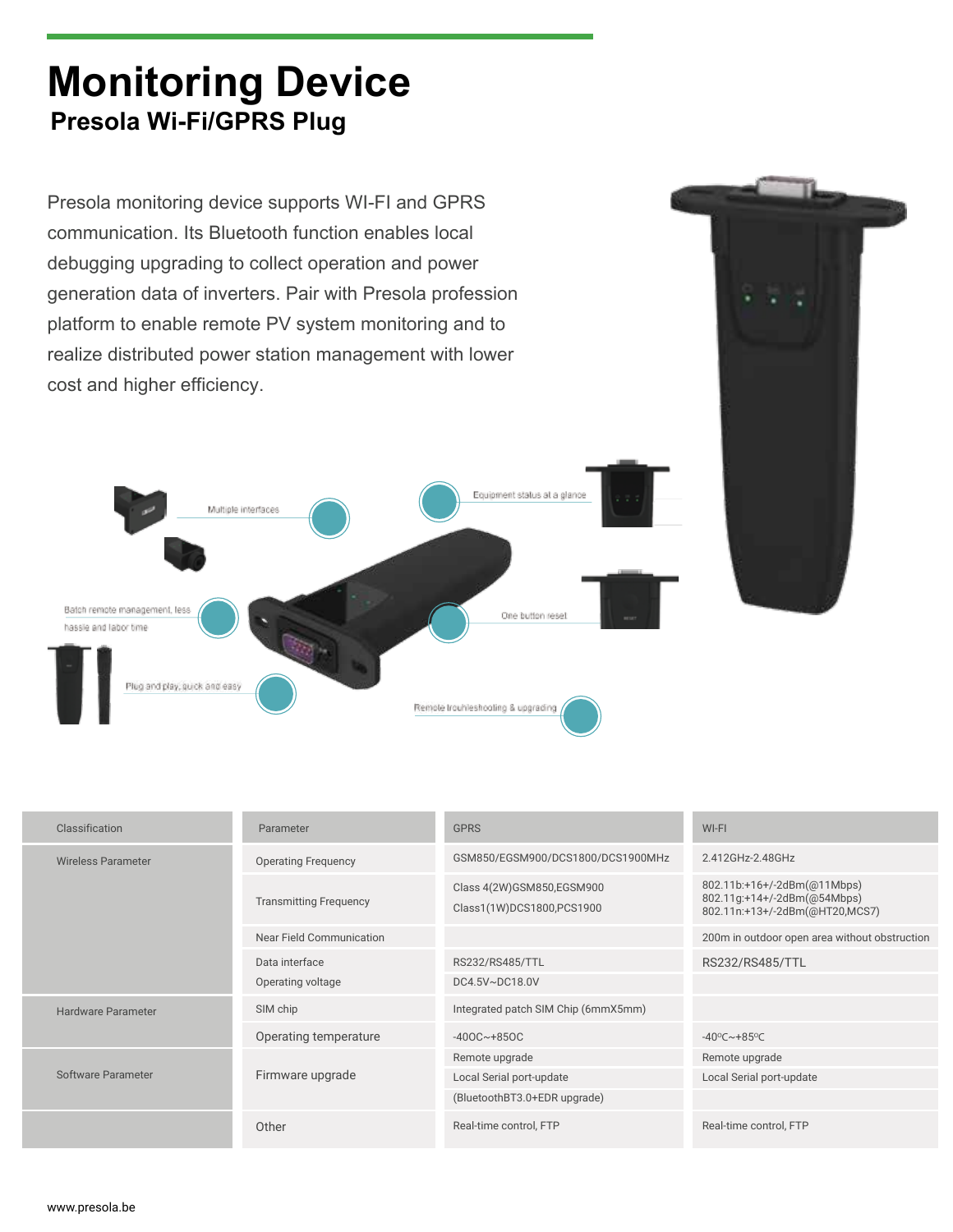





SOLARMAN APP SOLARMAN PRO APP

#### **MANAGE YOUR PV SYSTEM ANYWHERE**

For meeting different needs of equipment manufacturers, distributors, installers, operators and investors, our monitoring system will achieve the life cycle management of power station, including the unified operation and maintenance of global multi-station, the remote monitoring of equipment and assets.

#### **SOLARMAN(HOME)**

New Energy with SolarMan, is a professional monitoring system platform managing power plants. It supplies power generation and consumption for end-users. It's convenient to visit real time and historical data via web or IOS & Android APP anytime and anywhere. This easy-to-use platform makes monitoring of PV systems simple and convenient, far reducing time and costs as well.

New Energy with SolarMan, is a professional monitoring system platform managing power plants. It supplies power generation and consumption for distributors. It's convenient to visit real time and historical data via web or IOS & Android APP anytime and anywhere. This easy-to-use platform makes monitoring of PV systems simple and convenient, far reducing time and costs as well.

#### **SOLARMAN(PRO) MEET MORE DATA NEEDS**

- Monitoring global power stations/equipments
- Managing lifecycle of power station
- Analyzing health of assets